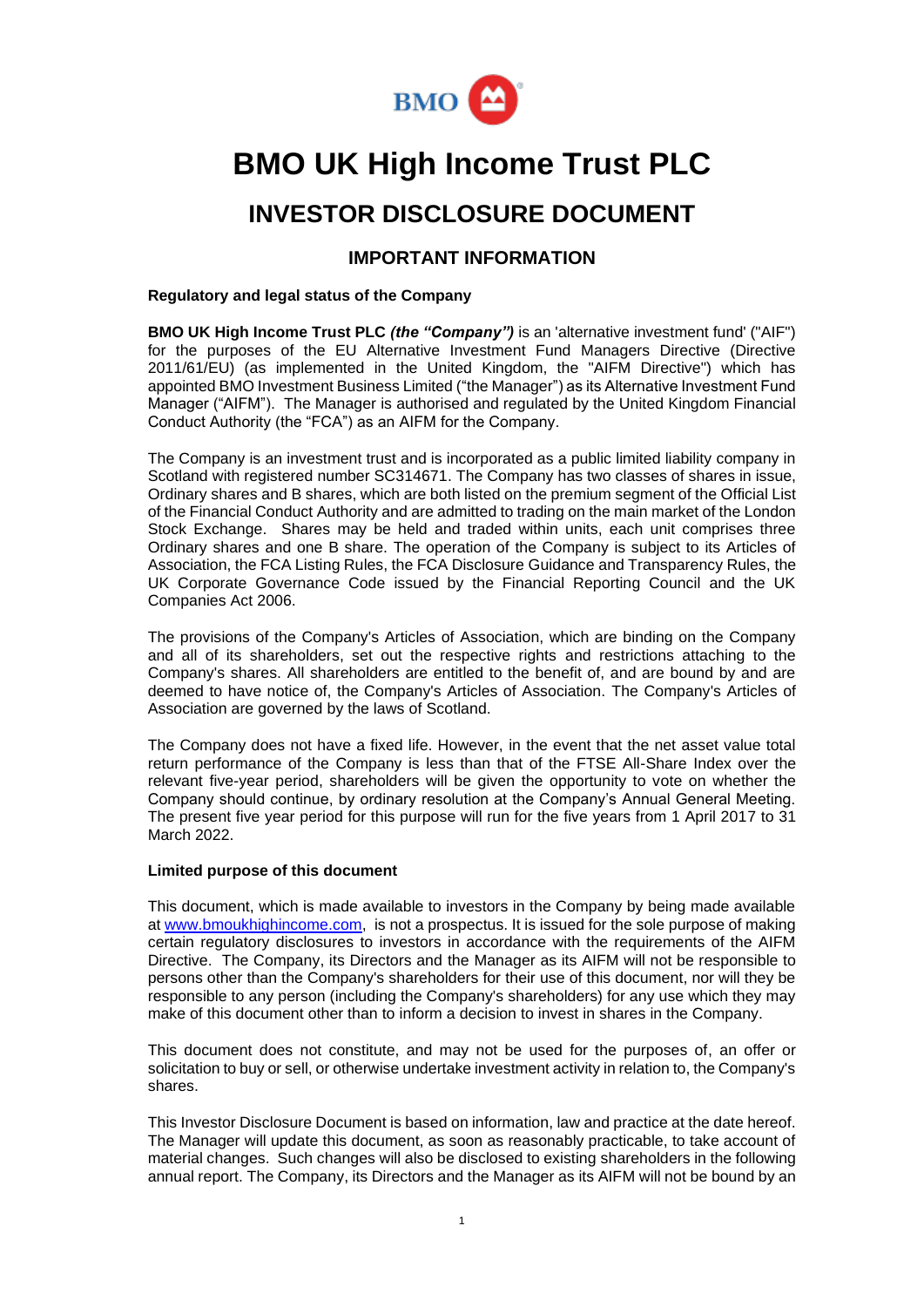

out of date Investor Disclosure Document when it has issued a new Investor Disclosure Document and investors, who are in any doubt, should check with the Manager that this is the most recently published Investor Disclosure Document.

**This document is not intended to be an invitation or inducement to any person to engage in any investment activity. It does not include all the information which investors or their professional advisers may require for the purpose of making an informed decision in relation to an investment in the Company and its shares.** 

## **No advice**

The Company, its Directors and the Manager as its AIFM are not advising any person in relation to any investment or other transaction involving shares in the Company. Recipients must not treat the contents of this document or any subsequent communications from the Company, the Manager or any of their respective affiliates, officers, directors, employees or agents, as advice relating to financial, investment, taxation, accounting, legal, regulatory or any other matters. Prospective investors must rely on their own professional advisers, including their own legal advisers and accountants, as to legal, tax, accounting, regulatory, investment and any other related matters concerning the Company and an investment in the Company's shares.

**Potential investors in the Company's shares should consult their stockbroker, bank manager, solicitor, accountant or other financial adviser before investing in the Company.**

#### **Overseas investors**

The distribution of this document in certain jurisdictions will be restricted and accordingly any persons into whose possession this document comes are required to inform themselves about and to observe such restrictions. In particular, the shares have not been, and will not be, registered under the United States Securities Act of 1933 (as amended) or under any of the relevant securities laws of Canada, Australia or Japan. Accordingly, the shares may not (unless an exemption from such Act or such laws is available) be offered, sold or delivered, directly or indirectly, in or into the USA, Canada, Australia or Japan. The Company is not registered under the United States Investment Company Act of 1940 (as amended) and investors are not entitled to the benefits of such Act.

Prospective investors must inform themselves as to (a) the legal requirements within their own countries for the purchase, holding, transfer and other disposal of shares; (b) any foreign exchange restrictions applicable to the purchase, holding, transfer or other disposal of shares which they might encounter; and (c) the income and other tax consequences which may apply in their own countries as a result of the purchase, holding, transfer or other disposal of shares.

This Investor Disclosure Document is dated, and is valid, as at 10 December 2021.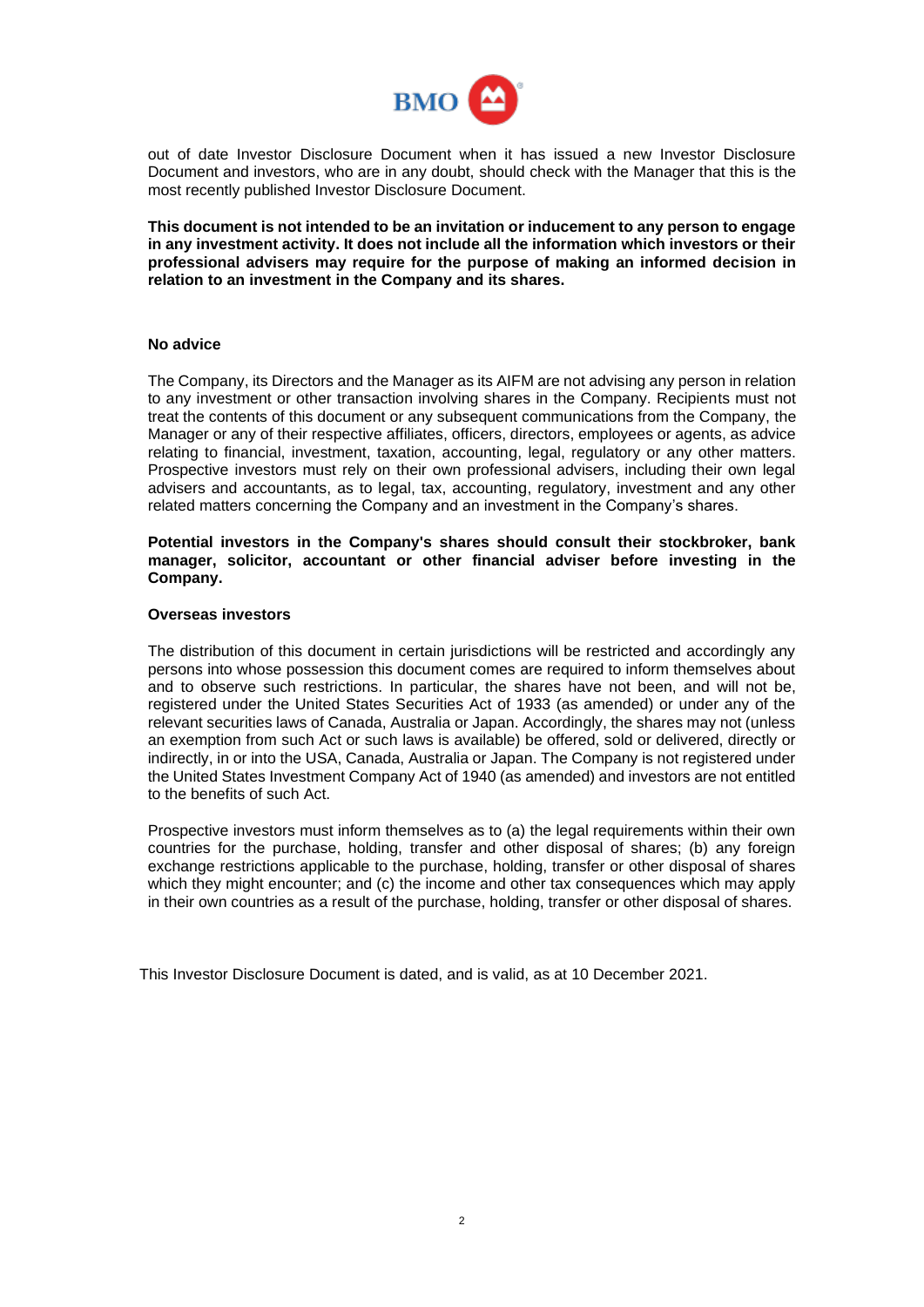

## **Investment Objective**

**The Company's Investment Objective is "is to provide an attractive return to shareholders each year in the form of dividends and/or capital repayments, together with prospects for capital growth."**

## **Investment restrictions and guidelines**

In pursuit of its objective, the Company invests predominantly in UK equities and equity-related securities of companies across the market capitalisation spectrum.

The objective will be to achieve a total return in excess of that of the FTSE All-Share Index. The Manager will approach investment portfolio construction with the aim of maintaining a diversified portfolio with approximately 40 holdings at any given time. No single investment in the portfolio may exceed 10 per cent of the Company's gross assets at the time of purchase. In addition, the Manager expects few individual holdings to exceed five per cent of the Company's gross assets at the time of purchase. There are no maximum levels set for exposures to sectors.

Income may be enhanced from the investment portfolio by writing call options, but only where the portfolio has an existing holding and the holding is greater than the amount of stock subject to the call option. The percentage of the portfolio that may be used to generate call premium is limited to 5 per cent. by value at any one time. The Company may use derivatives for efficient portfolio management from time to time.

As required by the Listing Rules, the Company has a policy to invest no more than 15 per cent of gross assets in other listed investment companies.

It is the Company's current policy to maintain the ratio of Ordinary shares to B shares (excluding shares held in Treasury) within the range 72.5 : 27.5 and 77.5 : 22.5. The Board may if it considers it to be in the best interests of the Company, amend the ratio from time to time.

## **Leverage**

The Company has the power under its Articles to borrow an amount up to 100 per cent of the Company's Adjusted Capital and Reserves. The Directors currently intend that the aggregate borrowings of the Company will be limited to approximately 20 per cent of the Company's gross assets immediately following drawdown of any new borrowings. The Directors will, however, retain flexibility to increase or decrease the level of gearing to take account of changing market circumstances and in pursuit of the Company's investment objectives.

Maximum gross leverage based on the Company's power under its Articles, calculated in accordance with the requirements under the AIFM Directive, is 260% under the Gross method and 260% under the Commitment method

Material changes to leverage policies must be agreed by the Company and will be notified to shareholders via the Company's website at [www.bmoukhighincome.com](http://www.fandcukhit.co.uk/) and its Annual Report and Accounts.

The total level of leverage employed by the Company is updated regularly on the "Monthly Factsheet" published on the Company's website at [www.bmoukhighincome.com.](http://www.fandcukhit.co.uk/)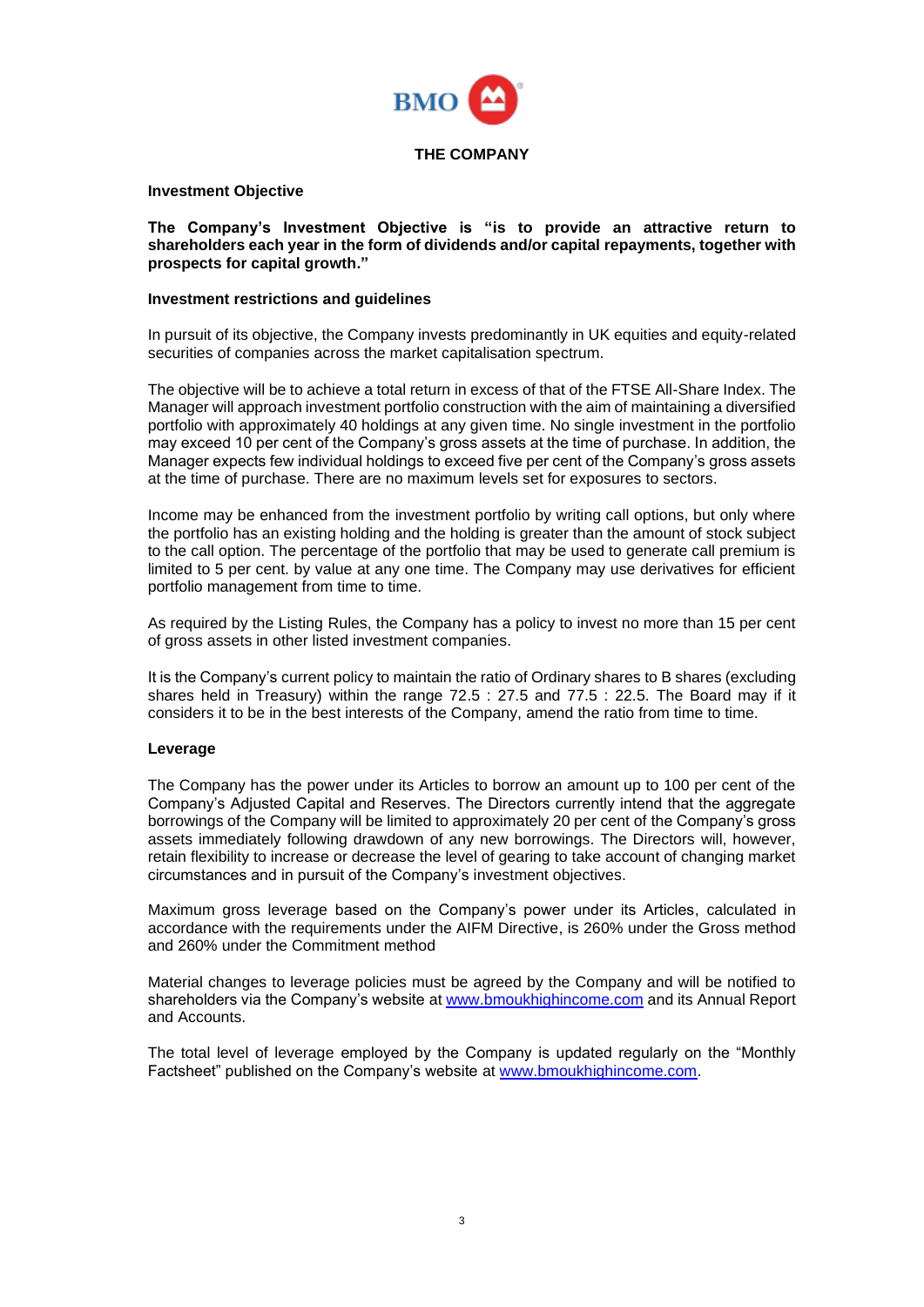

## **Investment Policy and Strategy**

The Company's Investment Strategy and Policy are set out in full in the Strategic Report section of the Annual Report and Financial Statements, which can be found on the Company's website at [www.bmoukhighincome.com.](http://www.fandcukhit.co.uk/)

Any material change to the investment policy of the Company will only be made with the prior approval of the shareholders of the Company, by ordinary resolution. The Company will announce any such change through a Regulatory Information Service.

## **Dividend and capital repayment policy**

The Company has two classes of shares: Ordinary shares and B shares. The rights of each class of shares are identical, save in respect of the right to participate in dividends and capital repayments. Irrespective of these rights, the net asset value attributable to each class of shares is the same.

Only Ordinary shares carry a right to participate in dividends paid by the Company. B shares are not entitled to dividends but each B share instead carries the right to receive a capital repayment at the same time as, and in an amount equal to, each dividend paid in respect of Ordinary shares. The Company pays dividends and capital repayments quarterly to shareholders. All dividends are paid as interim dividends and are not therefore subject to a vote by shareholders at the Company's Annual General Meeting. Dividends and capital repayments are announced through a Regulatory Information Service. The Annual Report and Financial Statements which can be accessed at [www.bmoukhighincome.com](http://www.fandcukhit.co.uk/) contains details of dividends and capital repayments paid in respect of the relevant financial year.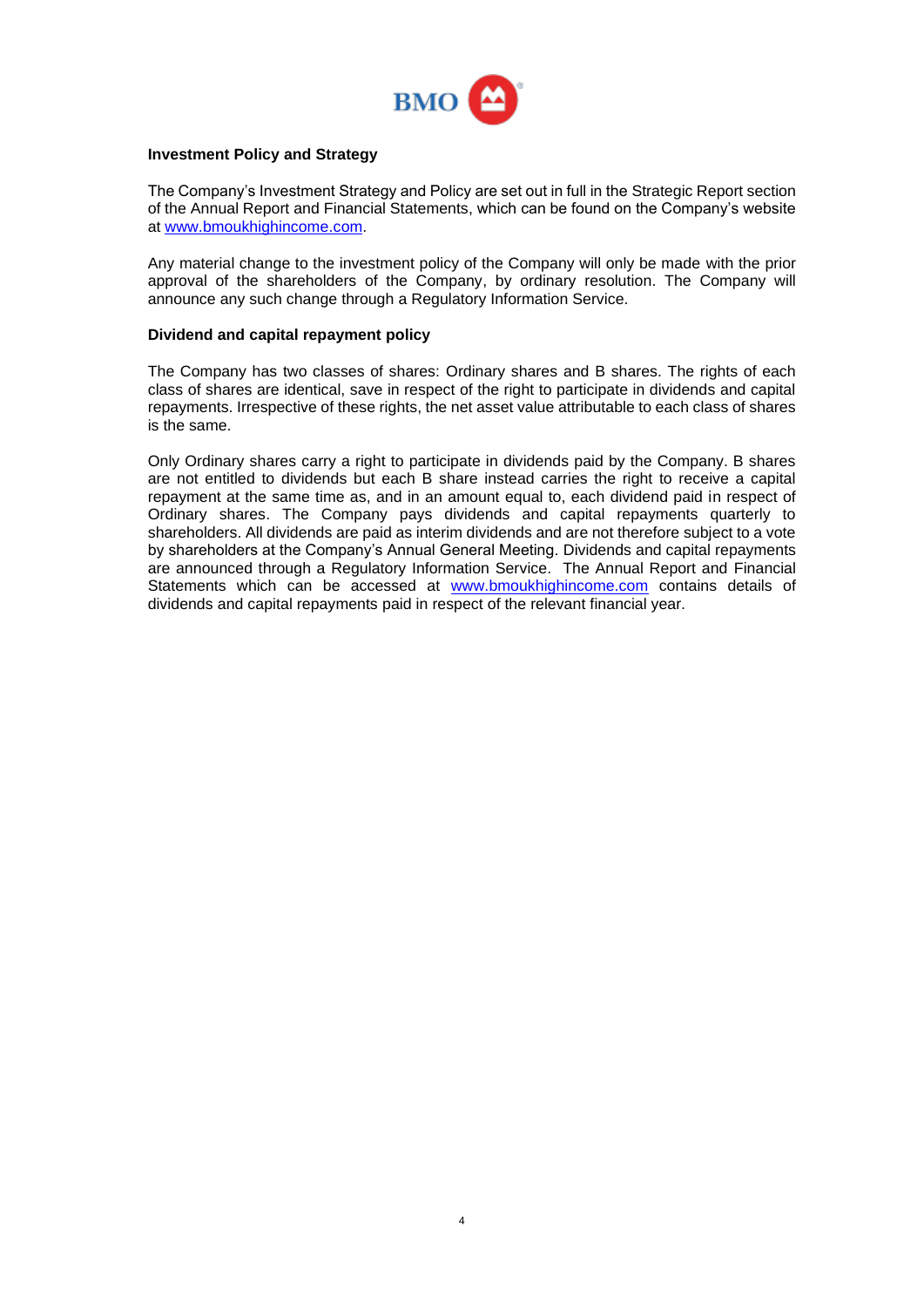

## **ADMINISTRATION AND MANAGEMENT OF THE COMPANY**

#### **The Alternative Investment Fund Manager (AIFM)**

The Manager is the Company's AIFM. BMO Investment Business Limited is incorporated in Scotland with registered number SC151198. The directors of the AIFM are Rebecca Fuller, David Logan, Charles Porter, Richard Watts, Tina Watts, Marrack Tonkin and Robert Thorpe. The Manager is a subsidiary of BMO Asset Management (Holdings) PLC ("**BMO Holdings**"), which is 100% owned by BMO Global Asset Management (Europe) Limited ("**BMO Europe**"). BMO Europe is part of Columbia Threadneedle Investments, the global investment management business of Ameriprise Financial, Inc., a company incorporated in the United States.

The directors of BMO Holdings which is incorporated in the United Kingdom are Charles Porter, David Logan, Ruth Sack, Richard Watts, Michaela Jackson and Nick Ring. It has its offices at 6 th Floor, Quartermile 4, 7a Nightingale Way, Edinburgh EH3 9EG, Scotland.

The Company entered into a revised management agreement with the Manager dated 22 July 2014 appointing it to act as AIFM to the Company in accordance with the requirements of the AIFM Directive, which includes the provision of discretionary investment management services and risk oversight and management services in relation to the Company's investment portfolio.

In addition to its duties as AIFM, the Manager also provides company secretarial, accounting, marketing and administrative services to the Company, as set out in detail in the Annual Report and Financial Statements at [www.bmoukhighincome.com.](http://www.fandcukhit.co.uk/)

With effect from 1 April 2018 the Manager's remuneration is based on a management fee at the rate of 0.65 per cent per annum of the net asset value of the Company, payable quarterly in arrears.

The Investment Management Agreement may be terminated at any date by either party giving six months' notice of termination. In the event of the Company terminating the contract by giving less than six months' notice, BMO Investment Business Limited is entitled to compensation calculated as a proportion of the fees payable by the Company in respect of the previous financial year.

## **Remuneration policy of the AIFM**

In accordance with the AIFM Directive, BMO Investment Business Limited, (formerly F&C Investment Business Limited), the designated Alternative Investment Fund Manager ("AIFM") for BMO UK High Income Trust PLC, has adopted a remuneration policy which is consistent with the remuneration principles applicable to AIF management companies and aligned with the BMO Global Asset Management (EMEA) Remuneration Policy. The size of the AIFM and the size of the funds it manages, the internal organisation and the nature, the scope and the complexity of their activities have been taken into consideration in this disclosure.

#### Remuneration policy

The purpose of the AIFM's remuneration policy is to describe the remuneration principles and practices within the AIFM and for such principles and practices:

- $(a)$ to be consistent with, and promote, sound and effective risk management;
- $(b)$ to be in line with the business strategy, objectives, values and interests of the AIFM;
- not to encourage excessive risk-taking as compared to the investment policy of the  $(c)$ relevant sub-funds of the AIFM;
- $(d)$ to provide a framework for remuneration to attract, motivate and retain staff (including directors) to which the policy applies in order to achieve the objectives of the AIFM; and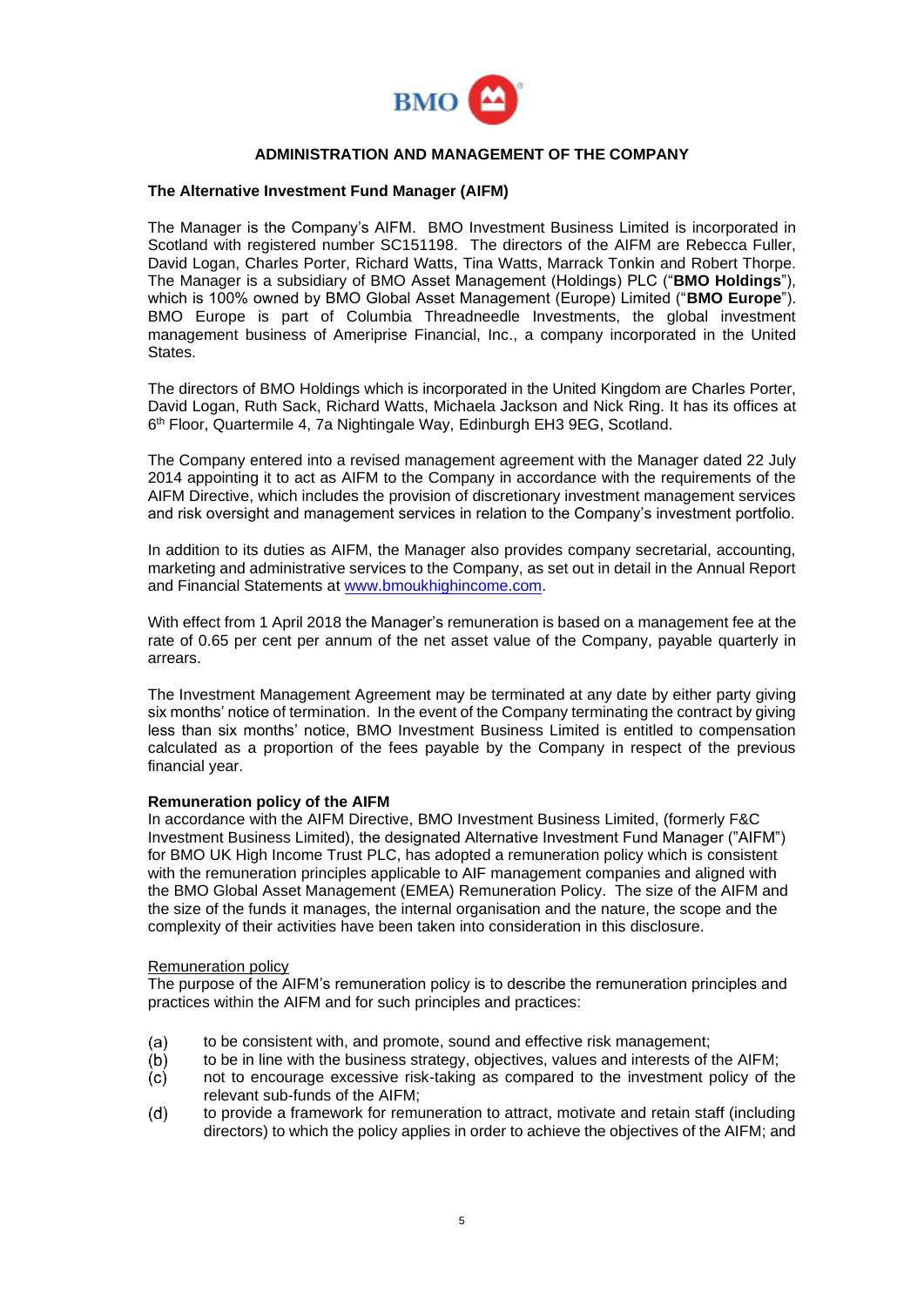

to ensure that any relevant conflicts of interest can be managed appropriately at all  $(e)$ times.

#### Decision making and governance

The board of directors (the "Board") of the AIFM is responsible for the remuneration policy of the AIFM and for determining the remuneration of the directors of the AIFM and other staff who undertake professional activities for the AIFM. The Board has delegated to BMO Asset Management (Holdings) PLC's Risk and Remuneration Committee (the "Committee") responsibility for maintaining a compliant remuneration policy. The Committee is solely comprised of non-executive directors of BMO Asset Management (Holdings) PLC. The Board has adopted the remuneration policy applicable to all members of the BMO Group ("BMO Global Asset Management (EMEA)") for this financial year as reviewed and approved by the Committee periodically (at least annually). The Committee is responsible for, and oversees, the implementation of the remuneration policy in line with the AIFMD Regulations. The Board considers that the members of the Committee have appropriate expertise in risk management and remuneration to perform this review.

#### **Applicability**

The remuneration policy, which incorporates compliance with AIFMD requirements applies to staff whose professional activities have a material impact on the risk profile of the AIFM or of the funds it manages ("Identified Staff") and so covers:

- a) senior management;
- b) risk takers;
- c) control functions; and
- d) employees receiving total remuneration that takes them into the same remuneration bracket as senior management and risk takers, whose professional activities have a material impact on the risk profile of the AIFM.

The Identified Staff list and the selection criteria above are subject to regular review (at least annually) by the Committee as well as formally reviewed in the event of significant organisation changes and changes in remuneration regulations the AIFM is subject to.

## Linking remuneration with performance

The AIFM's remuneration policy is part of the BMO Global Asset Management (EMEA) framework for promoting sound remuneration management, with the objective of providing total compensation to its employees that is warranted by corporate, business unit/function and individual performance and is comparable to market competitors, whilst being consistent with and promoting sound and effective risk management and the achievement of fair outcomes for all customers. Its purpose is to facilitate achievement of the business objectives and corporate values of the AIFM, with the primary focus on clients, whilst ensuring that BMO Global Asset Management (EMEA) is able to attract, retain and motivate the key talent required to achieve these business objectives and corporate values without incentivising excessive or inappropriate risk.

When setting remuneration levels, the following components and principles form part of the remuneration management framework:

- o Fixed remuneration is determined taking into account factors including the requirements of the particular role and the staff member's experience, expertise, contribution level and the fixed pay for comparable roles. Fixed remuneration is set, with reference to market data, at a level that is sufficient to attract high calibre staff as well as to permit the operation of a fully-flexible remuneration policy (including the possibility of a staff member receiving reduced or no variable remuneration in a particular year). The Committee keeps the balance between fixed and variable remuneration under review.
- o Variable remuneration is determined annually by reference to both financial and nonfinancial AIFM performance considerations. External competitor practices are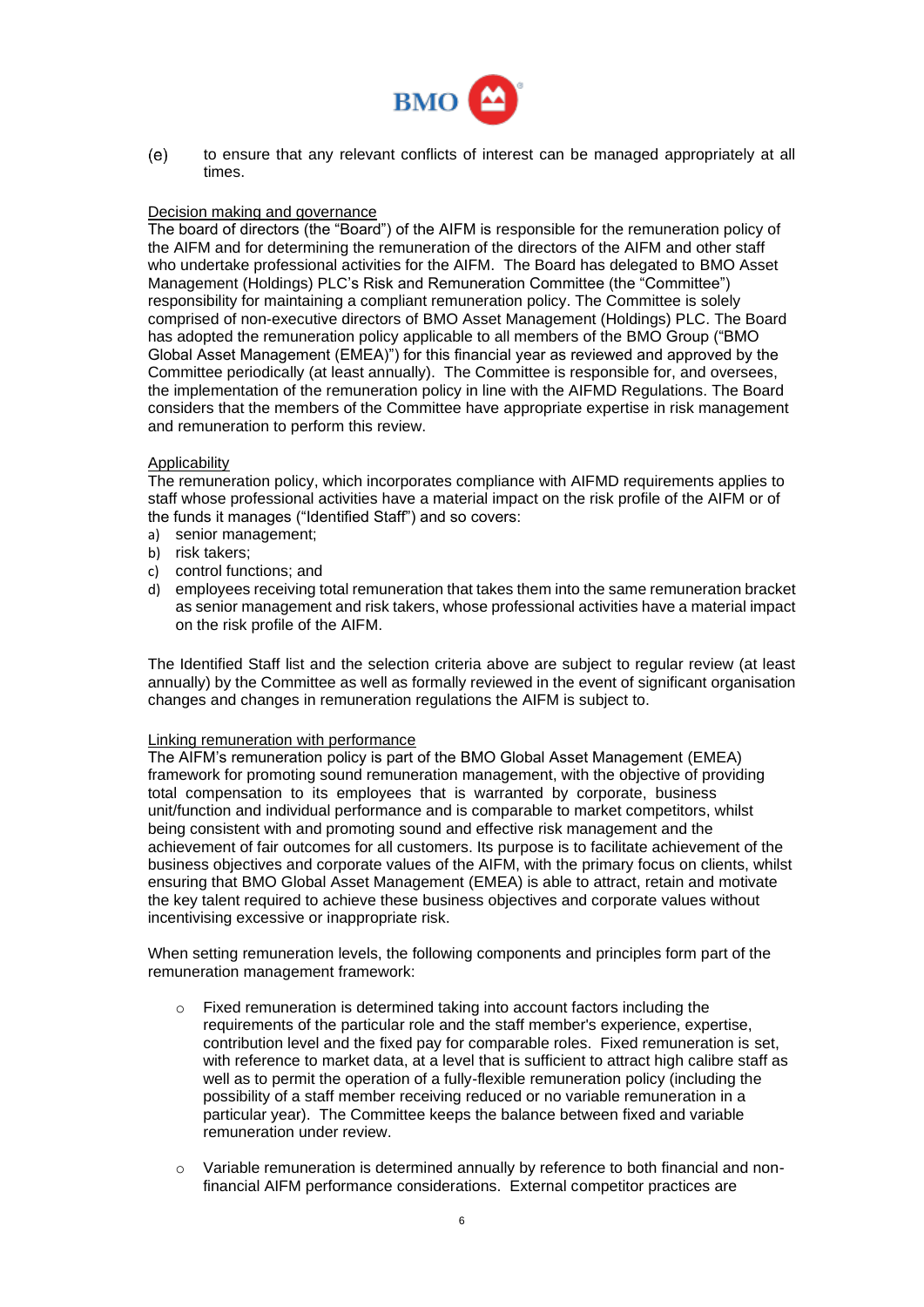

included in the funding review to ensure compensation opportunities in the markets within which the AIFM operates are given due consideration and retention risks are effectively managed. Incentive funding is developed in view of current and projected economics and risks, supported by BMO Global Asset Management (EMEA) Audit and Compliance Committee inputs, ensuring risk-adjustments and qualitative and quantitative considerations, such as the cost and quantity of capital and liquidity are actively considered as funding adjustments. The Committee ensures that all incentive awards are not paid through vehicles or methods that facilitate the avoidance of the requirements with regard to remuneration imposed by applicable law and/or regulations.

- $\circ$  Variable remuneration is allocated to respective business functions by reference to:
	- o contribution of the respective business function or unit to corporate performance;
	- o business function performance relative to pre-determined targets and objectives, including adherence to risk management obligations; and
	- o competitive market pay data.

Individual award allocations are referenced to the individual achievement during the performance year relative to pre-agreed objectives and assessment of market comparability. Performance is assessed in relation to pre-agreed objectives, which include financial and non-financial goals (including the achievement of fair customer outcomes), compliance with the BMO Group's policies and procedures, adherence to risk management and compliance requirements and the BMO Code of Conduct. The assessment of performance for Identified Staff reflects multi-year performance in a manner appropriate to the life-cycle of the funds that are managed by the AIFM.

o Application of Financial Conduct Authority's Handbook (SYSC 19B: AIFMD Remuneration Code) pay-out process rules, save for disapplication at individual or AIFM level, which is determined by an annual proportionality assessment.

## Quantitative remuneration disclosure

The total remuneration paid by BMO Investment Business Limited to its staff is zero, as all AIFM staff are employed by other companies in BMO Global Asset Management (EMEA).

The table below provides an overview of aggregate total remuneration paid to AIFM Identified Staff in respect of the proportion of their pay aligned to their AIFM responsibilities. It is not possible to apportion remuneration by individual Identified Staff working on a specific investment fund, therefore figures are provided in aggregate on an AIFM basis.

|                                                                                                                          | <b>Headcount</b> | <b>Fixed</b><br><b>Remuneration</b><br>£m | Variable<br>Remuneration<br>£m | Total<br><b>Remuneration</b><br>£m |
|--------------------------------------------------------------------------------------------------------------------------|------------------|-------------------------------------------|--------------------------------|------------------------------------|
| <b>BMO Investment</b><br><b>Business Limited</b><br><b>Remuneration of</b><br><b>AIFMD Identified Staff</b><br>of which: | 54               | 0.91                                      | 2.68                           | 3.59                               |
| <b>Senior Management</b>                                                                                                 | 16               | 0.11                                      | 0.33                           | 0.44                               |
| <b>Other Code Staff</b>                                                                                                  | 38               | 0.81                                      | 2.35                           | 3.15                               |

#### *Notes on the quantitative remuneration disclosure*

Total remuneration reported is the sum of salary, cash bonus, any deferred annual bonus, value of any long term incentive awards granted in respect of performance in the reportable financial year, plus the value of any applicable cash allowances.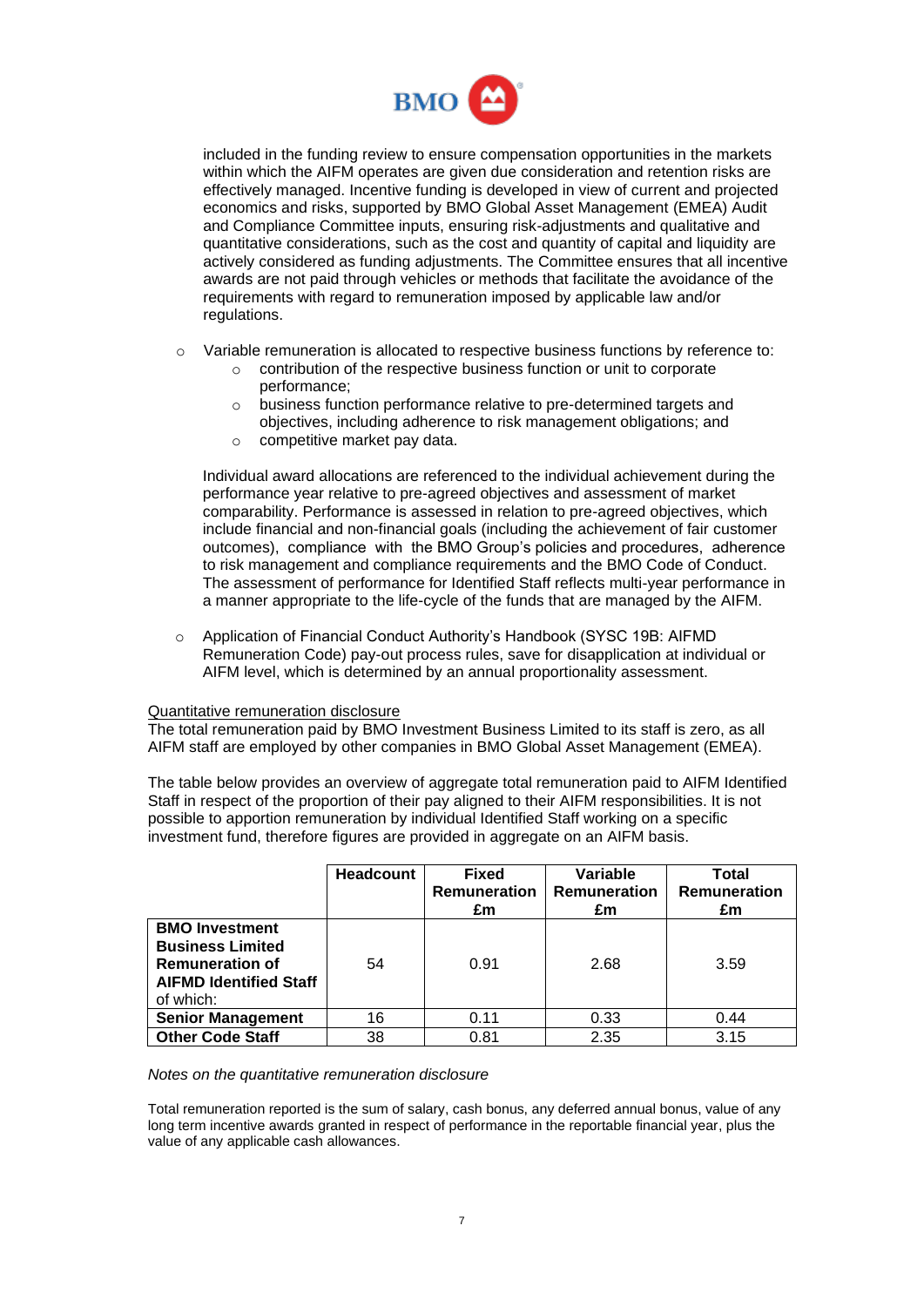

"Senior management" are defined in this table as the AIFM Directors, Executive and Non-Executive Directors and Group Management Team members of BMO Global Asset Management. "Other Code Staff" includes all other identified Code staff in business areas, internal control functions and corporate functions.

The Identified Staff disclosure represents total compensation of those staff who are fully or partly involved in the activities of the AIFM funds, apportioned to the estimated time relevant to the AIFM or to the amount attributable to the AIFM allocated on an AUM basis.

## **AIFM activities**

The following table provides an overview of the size and composition of the funds managed by the AIFM, including BMO UK High Income Trust PLC. This shows the total number of funds managed, the split between, and proportions of AIF and UCITS.

|                              | Number of<br>funds | AUM as at 31<br>October 2020 (GBP) | % of AUM as at 31<br>October 2020 |
|------------------------------|--------------------|------------------------------------|-----------------------------------|
| Alternative investment funds | 18                 | 9.853.582.948                      | 100%                              |
| <b>UCITS</b>                 |                    |                                    | $0\%$                             |
| Total                        | 18                 | 9.853.582.948                      | 100%                              |

## **The Depositary**

The Company has appointed J.P. Morgan Europe Limited (JPMEL) to provide depositary services, in accordance with the AIFM Directive and certain other associated rules, pursuant to the terms of a depositary agreement dated 22 July 2014 to which both the Company and the AIFM are parties. The services provided by JPMEL as depositary for the Company include:

- general oversight responsibilities over the issue and cancellation of the Company's share capital, the carrying out of net asset value calculations, the application of income, and the ex-post review of investment transactions;
- monitoring the Company's cash flows and ensuring that all cash is booked in appropriate accounts in the name of the Company or the Manager or JPMEL acting on behalf of the Company; and
- ensuring that J.P. Morgan Chase Bank Limited (JPMCB) (to whom JPMEL has delegated the safekeeping of all assets held within the Company's investment portfolio, including those classed as financial instruments for the purpose of the AIFM Directive, in accordance with the terms of a Global Custody Agreement to which both the Company and the AIFM are also a party) retains custody of the Company's financial instruments in segregated accounts so that they can be clearly identified as belonging to the Company and maintains records sufficient for verification of the Company's ownership rights in relation to assets other than financial instruments. No specific conflicts have been identified as arising as a result of the delegation of the provision of custody and safekeeping services by JPMEL to JPMCB.

The terms of the depositary agreement provide that, where certain assets of the Company are invested in a country whose laws require certain financial instruments to be held in custody by a local entity and no such entity is able to satisfy the requirements under the AIFM Directive in relation to use of delegates by depositaries, JPMEL may still delegate its functions to such a local entity and be fully discharged of all liability for loss of financial instruments of the Company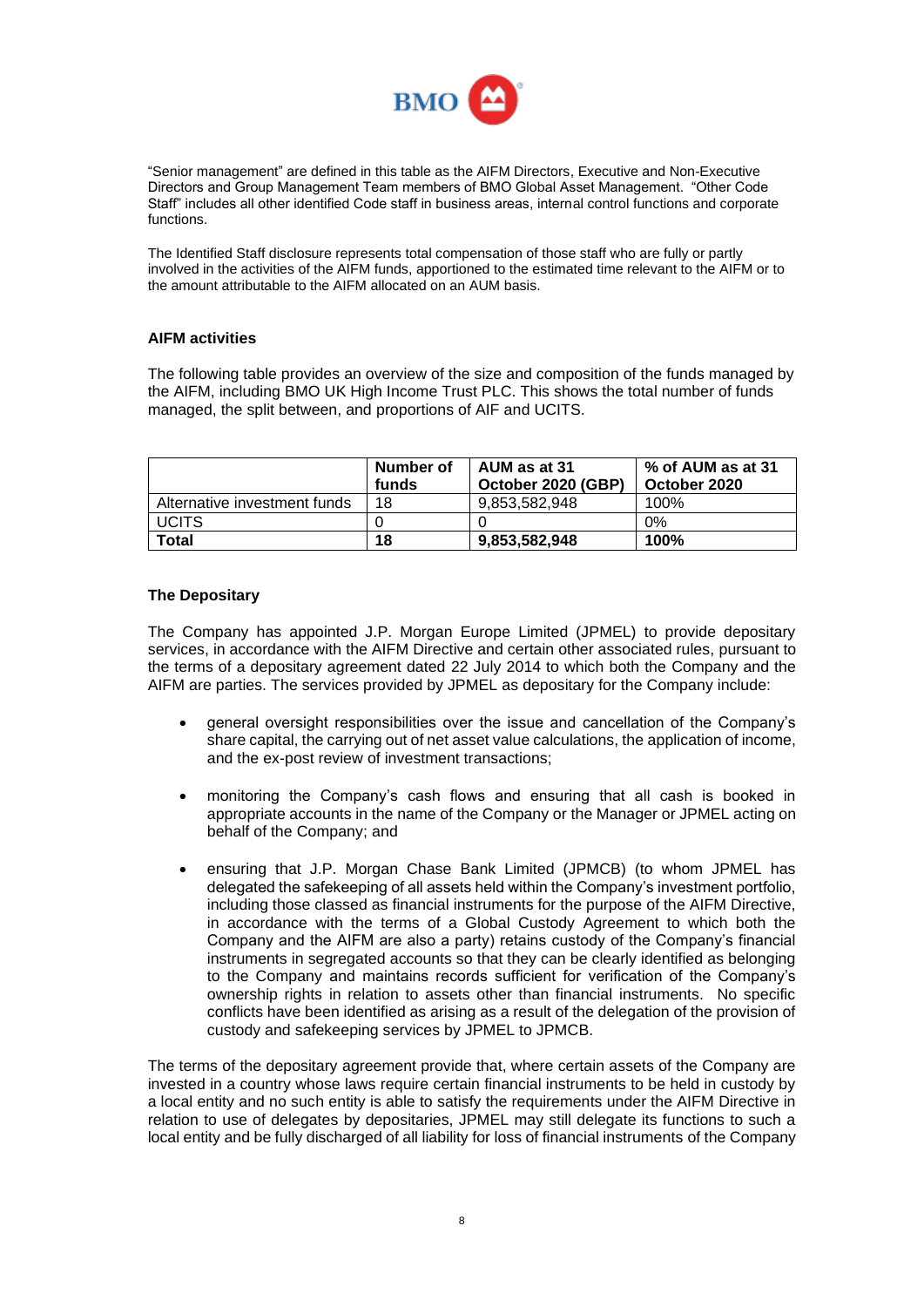

by such local entity. However, this is strictly subject to the prior approval of the Directors and a prior notification to shareholders.

Although the Depositary has delegated the safekeeping of all assets held within the Company's investment portfolio to JPMCB, in the event of loss of those assets that constitute financial instruments under the AIFM Directive, the Depositary will be obliged to return to the Company financial instruments of an identical type, or the corresponding amount of money, unless it can demonstrate that the loss has arisen as a result of an external event beyond its reasonable control, the consequences of which would have been unavoidable despite all reasonable efforts to the contrary.

The Depositary receives an annual fee for its services of one basis point of the Company's net assets, payable monthly in arrears.

The depositary agreement in place with JPMEL and the related custody agreement in place with JPMCB continues unless and until terminated by the Company giving not less than 90 days' notice or by JPMEL giving not less than 120 days' notice, in each case such notice to be effective no earlier than the first anniversary of the effective date.

The Depositary's duties are owed to the Company and not directly to investors in the Company, whether individually or in groups. Accordingly, investors may not bring any action or make a claim against the Depositary under the depositary agreement.

## **The Auditor**

As was first approved by shareholders at the AGM on 29 June 2017, Deloitte LLP was appointed as Auditor and provides audit and audit-related assurance services to the Company. Its Audit Report in respect of the Financial Statements of the Company, and the fees for its services, are set out in the Annual Report and Financial Statements which can be accessed at [www.bmoukhighincome.com.](http://www.fandcukhit.co.uk/)

The Auditor has a statutory responsibility to report to the members of the Company as a whole in relation to the truth and fairness of the Company's state of affairs and profit or loss as well as confirming that the Company accounts have been prepared in accordance with the Company's Articles of Association. The Auditor is also required to report by exception if there are certain matters on which they are not satisfied, including if adequate accounting records have not been kept by the Company or it has not received all the information and explanations required in order to carry out the audit.

## **The Share Registrar**

Equiniti Limited is responsible for maintaining the Company's share register, including keeping up to date the names and addresses of shareholders, receiving and recording proxies at the Company's Annual General meeting, and paying dividends and capital repayments on the due date to shareholders on the register in accordance with instructions from the Company. The fees paid to the Registrar are variable.

## **Delegation of functions by the AIFM**

The AIFM has not delegated, but has outsourced, responsibility for settlement, corporate action, reconciliation and certain other administrative and record-keeping functions to State Street Bank and Trust Company. Fees for these services are paid by the AIFM and are not reimbursed by the Company. The Company has not identified any conflicts of interest in this relationship.

BMO Asset Management Limited, an associate of the AIFM, trades securities and financial derivatives with brokers and other market counterparties as agent on behalf of the Company on a delegated basis.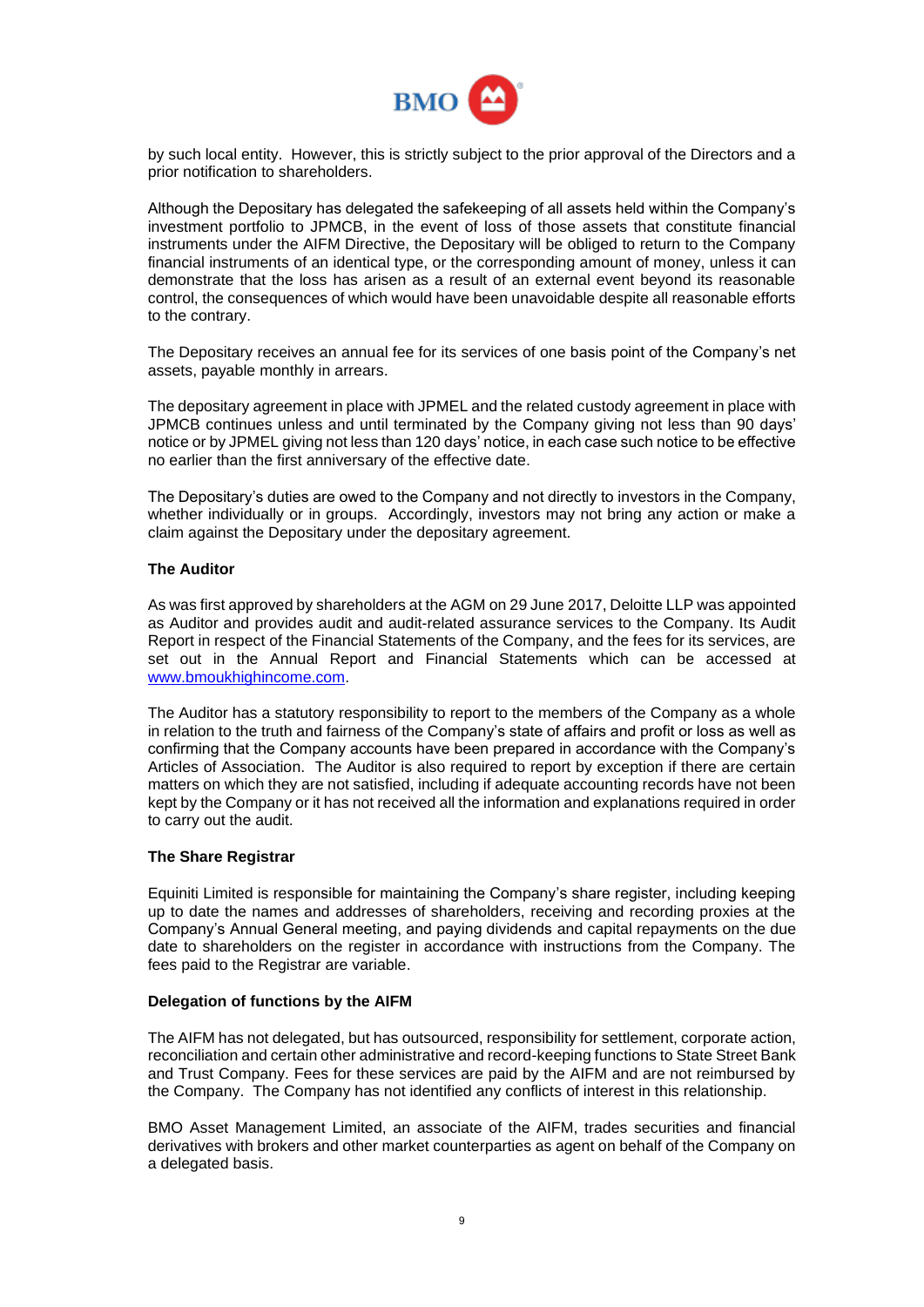

## **SHAREHOLDER INFORMATION**

## **Reports and Accounts**

Copies of the Company's latest Annual Report and Accounts and Interim Reports may be accessed at [www.bmoukhighincome.com](http://www.fandcukhit.co.uk/) or by writing to the Company Secretary at its Registered Office address, Quartermile 4, 7a Nightingale Way, Edinburgh, EH3 9EG.

## **Publication of net asset values and share prices**

The previous business day's cum- and ex-income net asset values per share of the Company are published each business day through a Regulatory Information Service and may also be accessed at [www.bmoukhighincome.com](http://www.fandcukhit.co.uk/) under "Regulatory News". The current share price is also published on the website.

## **Valuation Policy**

The Company's valuation policy in respect of its investments and derivatives is contained within the Accounting Policies note in the Annual Report and Financial Statements published on the Company's website which can be accessed at [www.bmoukhighincome.com](http://www.fandcukhit.co.uk/) .

## **Historical performance of the Company**

Details of the Company's historical financial performance are provided in the Company's Annual Reports and Financial Statements and monthly factsheets, which are available at [www.bmoukhighincome.com.](http://www.fandcukhit.co.uk/)

Investors should note that past performance of the Company is not necessarily indicative of future performance. Investors may not get back the amount invested.

## **Purchases and sales of shares by investors**

The Company has two classes of shares in issue, Ordinary shares and B shares, which are both admitted to the Official List of the Financial Conduct Authority and to trading on the main market of the London Stock Exchange; shares may also be held and traded within units, each unit comprises three Ordinary shares and one B share. Accordingly, the Company's shares and units may be purchased and sold on the main market of the London Stock Exchange. The value at which shares/units trade on the London Stock Exchange may be below (at a "discount" to) or above (at a "premium" to) the net asset value per share/unit of the Company.

The Company's shares are not redeemable. While the Company intends at each Annual General Meeting to obtain shareholder authority to issue, resell from treasury and to buy back shares either for cancellation or to hold in treasury, shareholders do not have the right to have their shares re-purchased by the Company.

The AIFM, with the approval of the Company, maintains a series of savings plans operated by BMO Asset Management Limited as plan manager through which investors located in the United Kingdom can make regular or lump sum payments to purchase and subsequently hold or sell shares in the Company in a savings plan account. The savings plans are administered on behalf of the AIFM by SS&C Technologies ("SS&C") and details are contained in the Annual Report and Financial Statements, which are available at [www.bmoukhighincome.com.](http://www.fandcukhit.co.uk/)

The AIFM must provide an up to date Key Investor Document ("KID") under the EU Packaged Retail Insurance and Investment Products ("PRIIPs") regulation. Investors should read this document before purchasing shares in the Company. Investors buying through the savings plan account must confirm they have read the latest version of the KID prior to proceeding with any investment in the Company. The KID can be found at [www.bmogam.com/literature](http://www.bmogam.com/literature)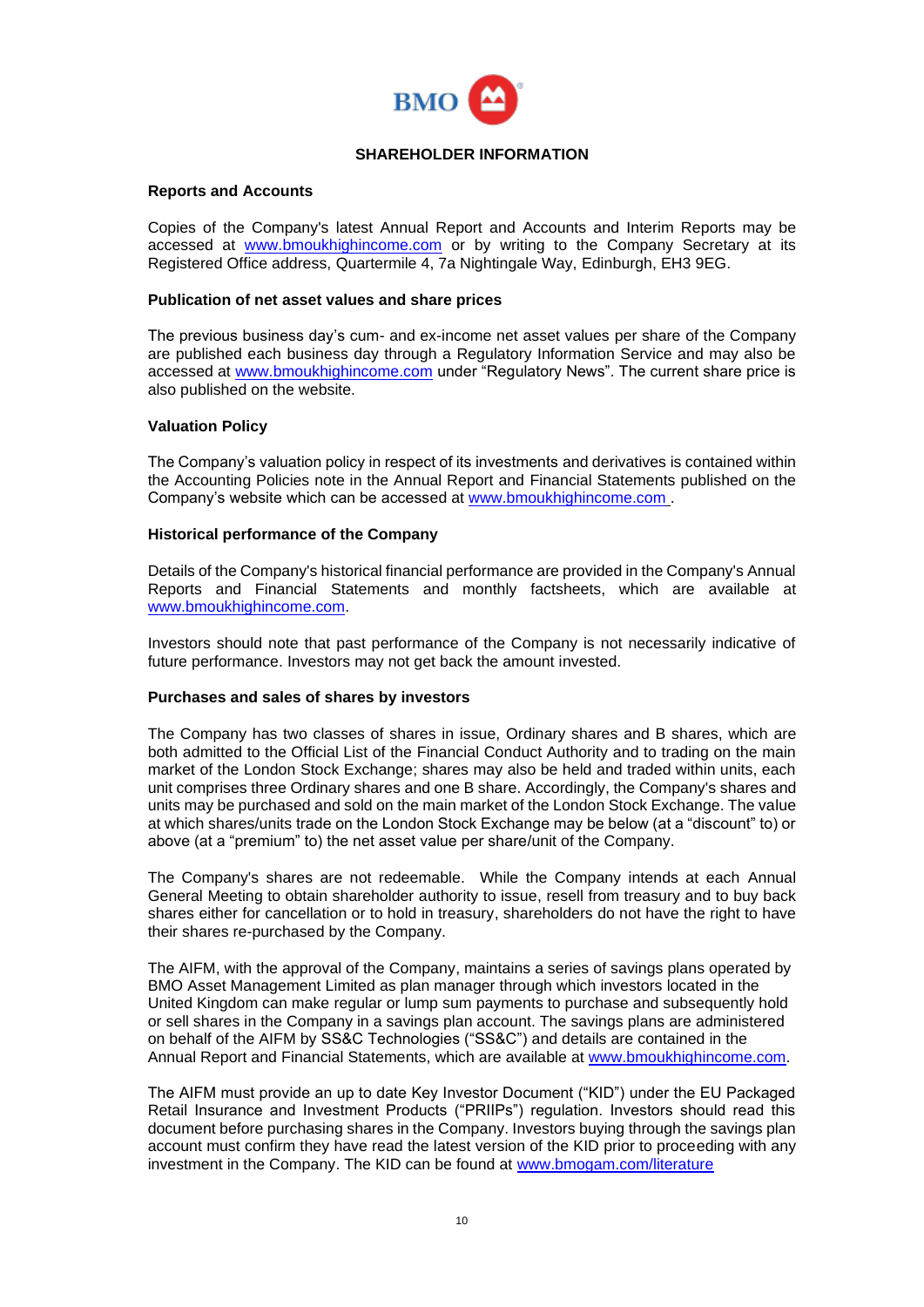

## **Legal implications of contractual relationship**

The rights, obligations and relationships of the members of the Company shall be governed by the law of Scotland and subject to exclusive jurisdiction of the courts of Scotland.

The Scottish courts generally recognise judgements obtained in the courts of another jurisdiction (subject to, inter alia, the legislation on the recognition of judgements referred to below, the rules of the Scottish courts in relation to the recognition and/or enforcement of foreign judgements and such judgements not being contrary to public policy in Scotland). The exact rules, on the recognition and enforcement of foreign judgements, depend on the jurisdiction in which such judgements are obtained. Legislation providing for the reciprocal recognition of foreign judgements in Scotland includes: Civil Jurisdiction and Judgements Act 1982/EU Council Regulation EC no. 44/2001 ("CJJA") in respect of all EU countries other than Denmark (with equivalent provisions applying to Denmark, Iceland, Norway and Switzerland as signatories to the Brussels and Lugano Conventions, both of which Conventions are covered by the CJJA reciprocal enforcement provisions); Foreign Judgements (Reciprocal Enforcement) Act 1933 in respect of those jurisdictions covered by the CJJA, Israel, Suriname an Tonga and to judgements of the recognised courts of the Commonwealth countries of Australia, the Federal Court of Canada an any courts in most of the provinces of Canada as well as Guernsey, the Isle of Man, the Bailiwick of Jersey, certain territories of the Republic of India and Pakistan; and the Administration of Justice Act 1920 in respect of the superior courts of Commonwealth countries and British Overseas Territories within 12 months from the date of the relevant judgement.

In respect of all other jurisdictions (including the United States), judgements are not automatically enforceable in Scotland and would be required to be enforced in Scotland under common law.

## **Fees and expenses**

The fees and expenses which will be borne by the Company and investors are limited as set out above, but there is no formal cap on their level.

Accordingly, the maximum amount of fees and expenses which could theoretically be indirectly borne by the investors is equal to the value of their investment in the Company, including, in relation to indemnities, any distributions made to them by the Company.

## **Fair treatment of investors**

The legal and regulatory regime to which the Company and the Directors are subject ensures the fair treatment of investors. The FCA Listing Rules require that the Company treats all shareholders of the same class of shares equally.

In particular, each Director has statutory duties under the Companies Act 2006 with which they must comply, including a duty to act in the way he or she considers, in good faith, would be most likely to promote the success of the Company for the benefit of its members as a whole.

No investor has a right to obtain preferential treatment in relation to their investment in the Company and the Company does not give preferential treatment to any investors. Furthermore, the AIFM does not give preferential treatment to any investors who open savings plan accounts for the purpose of investing in the shares of the Company and it is obliged under the rules of the FCA to ensure that all investors in the savings plans are treated fairly. Oversight of its compliance with the aforementioned rules and the achievement of fair outcomes for investors is undertaken by the BMO Group Treating Customers Fairly Committee and through the operation of an embedded complaints handling procedure.